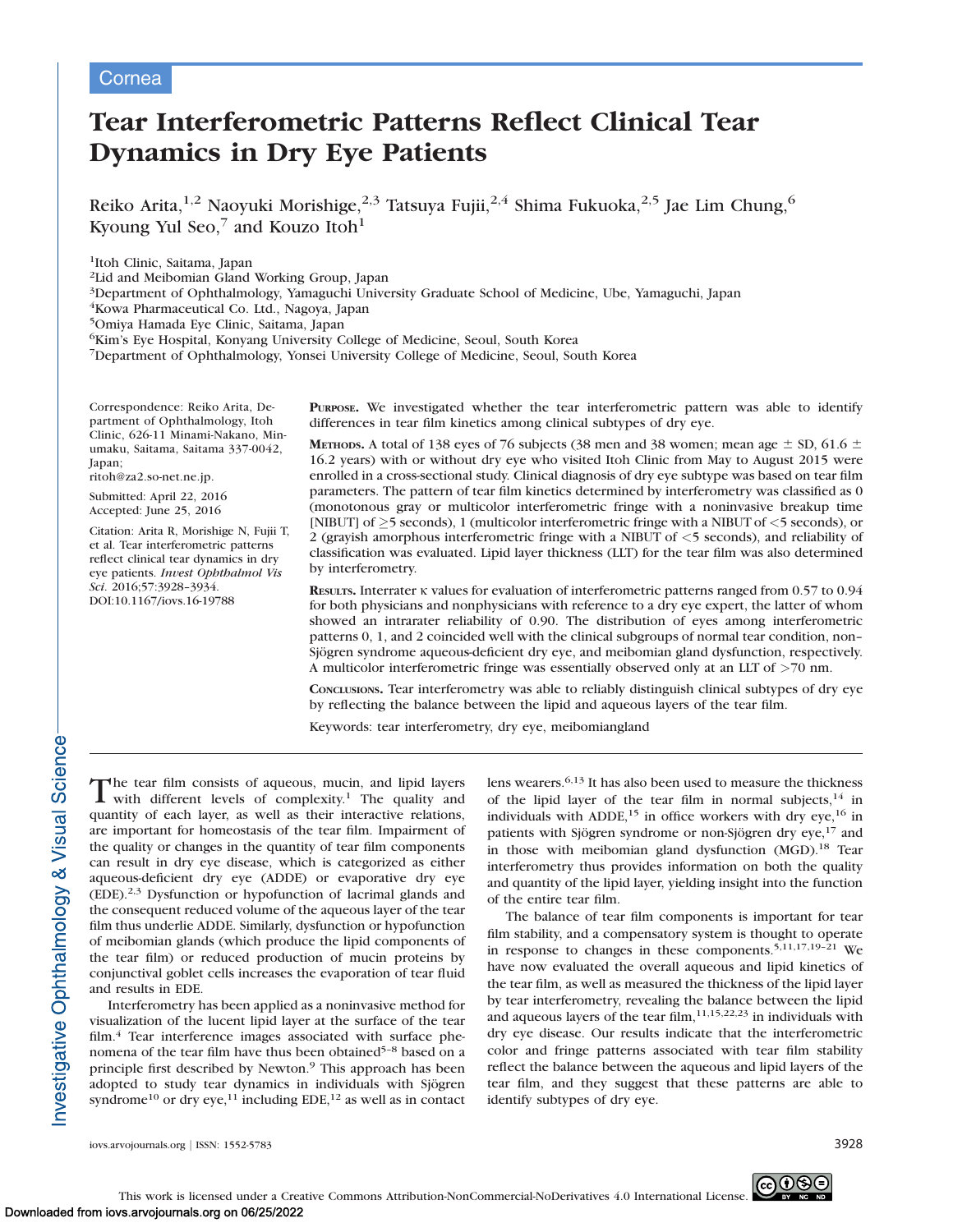

FIGURE 1. Representative interferometric fringe images. (A) Pearl-like appearance (monotonous gray interferometric fringe). (B) Jupiter-like appearance (multicolored interferometric fringe). (C) Crystal-like appearance (grayish amorphous interferometric fringe).

## **METHODS**

## Study Design

This cross-sectional study was approved prospectively by the Institutional Review Board of Itoh Clinic and adhered to the tenets of the Declaration of Helsinki. Written informed consent was obtained from all subjects before examination. Patients who visited Itoh Clinic from May to August 2015 were candidates for enrollment in the study. Exclusion criteria included acute infections of the eyelids, ocular allergies, obvious eyelid or ocular surface disorders, contact lens wear, continuous use of eyedrops with the exception of those for dry eye treatment, a history of eye surgery, and systemic or ocular diseases (other than those to be studied) that might interfere with tear film production or function. Individuals who wore eye makeup were also excluded. Individuals with ocular symptoms were enrolled as dry eye subjects and classified as having non-Sjögren ADDE (non-SS-ADDE), MGD, or both non-SS-ADDE and MGD as appropriate (total of 84 eyes of 47 patients; 19 males and 28 females; mean age  $\pm$  SD, 61.4  $\pm$  13.6 years). Meibomian gland dysfunction was evaluated as a surrogate for EDE, given that it is a major cause of EDE.<sup>24</sup> Non-SS-ADDE was diagnosed on the basis of criteria proposed by the Dry Eye Research Group in Japan25: (1) the presence of dry eye symptoms, (2) abnormal tear production as determined by Schirmer's test  $(\leq)$  mm for 5 minutes) or abnormal tear film stability as determined by breakup time (BUT,  $\leq$ 5 seconds), and/or (3) the presence of conjunctival and corneal epithelial damage as evidenced by a fluorescein staining score of  $\geq$ 3 as determined by the van Bijsterveld method.26 Meibomian gland dysfunction was also diagnosed on the basis of previously described criteria<sup>27</sup>: (1) at least one symptom from among ocular fatigue, discharge, foreign body sensation, dryness, uncomfortable sensation, sticky sensation, pain, epiphora, itching, redness, heavy sensation, glare, excessive blinking, burning sensation, and ocular discomfort on arising; (2) at least one lid margin abnormality; and (3) poor meibum expression. Individuals without any ocular conditions other than refractive error or cataract were recruited as control subjects (total of 54 eyes of 29 subjects; 19 males and 10 females; mean age  $\pm$  SD, 67.2  $\pm$  13.4 years). Those individuals who used eyedrops were instructed not to apply them for at least 4 hours before examinations.

## Examinations

Examinations were performed sequentially as follows: (1) tear interference and noninvasive BUT (NIBUT) were determined by tear interferometry (DR-1 $\alpha$ ; Kowa, Nagoya, Japan).<sup>11,15</sup> The subject was asked to blink naturally twice and then to keep both eyes open as long as possible. Examination of the second eye was performed at least 1 minute after that of the first. (2) Lipid layer thickness (LLT) of the tear film was also measured by tear interferometry (LipiView; TearScience, Morrisville, NC, USA).28 The subject was asked to blink naturally during the examination.

(3) Abnormalities of the upper and lower lid margins were evaluated by slitlamp microscopy and scored from 0 to 4 according to the number present.<sup>29</sup> (4) Fluorescein staining of the ocular surface was divided into three zones (nasal conjunctival, corneal, and temporal conjunctival areas) for determination of the superficial punctate keratopathy (SPK) score. The staining score ranged from 0 to 3 for each zone, yielding a total score of 0 to 9 for the ocular surface.<sup>26</sup> (5) Tear film BUT was measured after instillation of  $1 \mu L$  of a preservative-free solution of 1% fluorescein into the conjunctival sac with the use of a micropipette. The subjects were asked to blink several times, and BUT was determined three times with a stopwatch. The mean of the three values was calculated. (6) The upper and lower eyelids were evaluated with the use of a noninvasive meibography system (SL-D701 DC-4 BG-5; Topcon, Tokyo, Japan).<sup>30</sup> Partial or complete loss of meibomian glands was scored as the meiboscore for each eyelid as previously described.30 The meiboscores for the upper and lower eyelids of each eye were summed to obtain an overall score of 0–6. (7) A Schirmer strip (Whatman no. 41; Showa, Tokyo, Japan) was inserted over the lower lid margin (midway between the middle and outer thirds) for 5 minutes without topical anesthesia. Subjects were asked to close their eyes during the measurement. (8) Digital pressure was applied to the upper tarsus, and the degree of ease with which meibomian secretion (meibum) was induced was evaluated semiquantitatively.19 All examinations were completed on the same day in the morning, usually within a total time of 15 minutes. Both room temperature (24.5  $\pm$ 3.7°C) and humidity (40.5  $\pm$  8.5%) were relatively constant.

### Repeatability of LLT and NIBUT Measurements

The repeatability of LLT measurement with LipiView and NIBUT measurement with DR-1a was assessed by having one examiner (R.A.) repeat the measurements three times in five eyes of five normal subjects selected randomly. The intraexaminer repeatability for each eye was assessed as the coefficient of variation (SD for the three measurements/mean of the three measurements), and the mean  $\pm$  SD for the coefficient of variation for the five eyes was then calculated.

### Interferometric Pattern Classification

One dry eye expert (R.A.) developed a classification system for tear lipid interferometric images based on viewing videos obtained from the 138 eyes of the study subjects. The pattern of tear film kinetics and NIBUT were determined with the DR-1a tear interferometer. The interferometric images were classified into three types: pearl-like appearance (monotonous gray interferometric fringe), Jupiter-like appearance (multicolored interferometric fringe), or crystal-like appearance (grayish amorphous interferometric fringe) (Fig. 1). The time from the last blink to the appearance of a break or discontinuity in the surface of the tear film visualized by interferometry without fluorescein staining was measured as the NIBUT by reviewing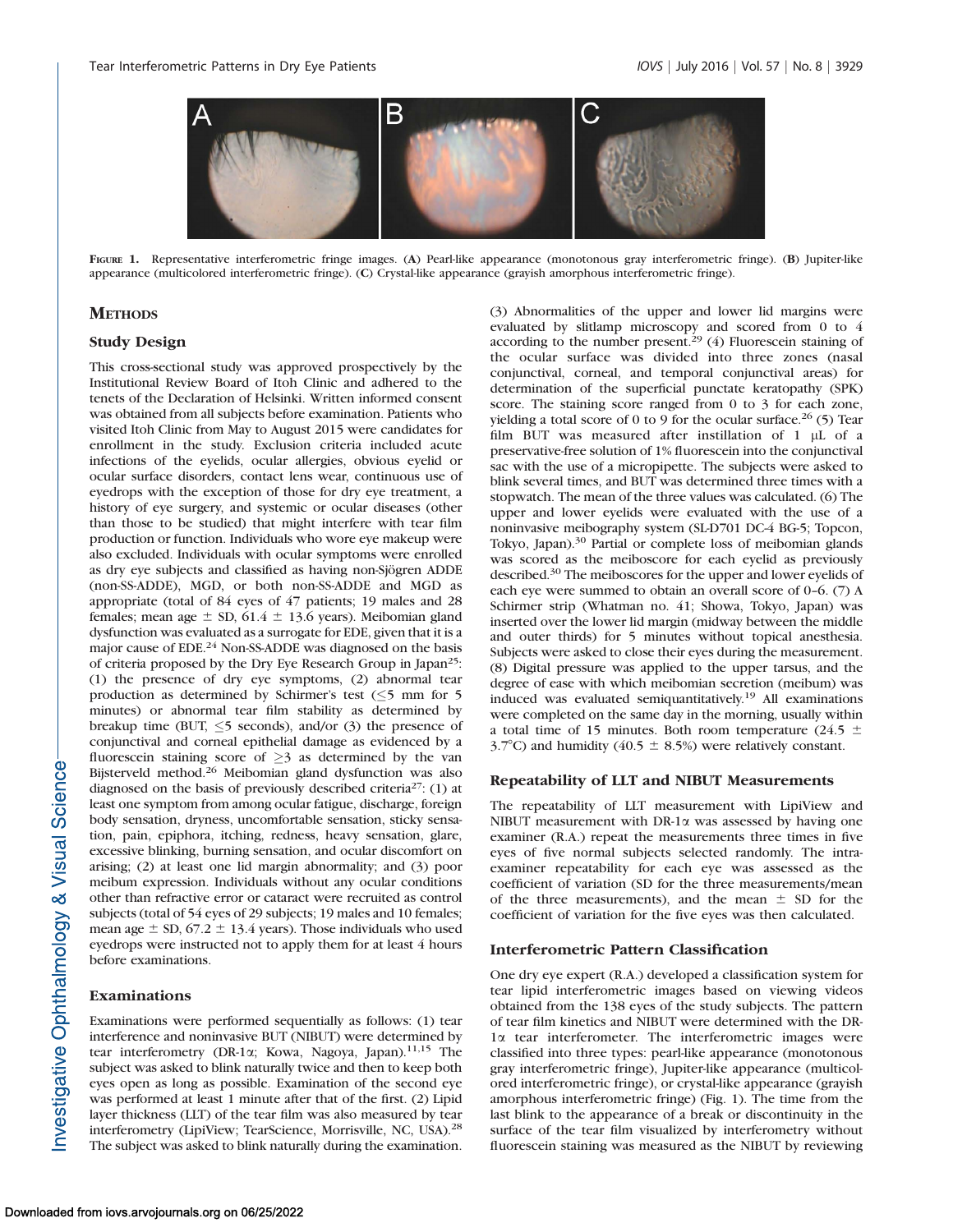### Tear Interferometric Patterns in Dry Eye Patients IOVS | July 2016 | Vol. 57 | No. 8 | 3930



FIGURE 2. Flowchart showing participant progress through the study.

interferometric movies. Receiver operating characteristic (ROC) curves for NIBUT in normal subjects and in patients with non-SS-ADDE or MGD yielded a cutoff value of 4 seconds (area under the curve  $= 0.9116$ , 95% confidence interval [CI]  $=$ 0.8377-0.9537), and we therefore defined a NIBUT of  $\leq$ 5 seconds to be shortened. Interferometric images were combined with NIBUT to yield the following interferometric patterns: class 0 (pearl- or Jupiter-like appearance, NIBUT of  $\geq$ 5 seconds), class 1 (Jupiter-like appearance, NIBUT of  $\leq$ 5 seconds), and class 2 (crystal-like appearance, NIBUT of  $\leq$ 5 seconds; Supplementary Videos S1–S3).

## Validation Test

A validation test was performed to evaluate the robustness of the proposed interferometric pattern classification. Videos for evaluation included tear lipid interferometry of the central cornea (8.0 mm wide  $\times$  7.2 mm long) performed with DR-1 $\alpha$ for the 138 eyes of the 76 subjects. Each movie had a randomly assigned number for analysis. Each rater categorized each image according to the interferometric pattern classification. The test was performed by each rater at a separate site. After the test, the assigned numbers of the classified images were recorded for statistical analysis.

## Interrater Reliability

An introduction to and explanation of the interferometric pattern classification were given before the test by a dry eye expert (R.A.). Consistency between the results for R.A. and those for each of two groups of raters including two Japanese and two Korean physicians (S.F., N.M., K.Y.S., and J.L.C.) and two Japanese nonphysicians (T.F. and Yasuko Fukuda, Itoh Clinic) was evaluated as interrater reliability.

## Intrarater Reliability

The dry eye expert (R.A.) who participated in determination of interrater reliability performed the test a second time after an interval of >2 weeks. Consistency between the results of the first and second tests was evaluated as intrarater reliability.

### Statistical Analysis

All statistical analysis was performed with Stata MP software, release 14.1 (StataCorp LP, College Station, TX, USA). Pairwise  $\kappa$  values were determined for assessment of interrater and intrarater reliability. In addition, Fleiss's  $\kappa$ value was computed for the seven evaluators as a group, for the five physicians as a group compared with the two nonphysicians as a second group, and for the three Japanese physicians as a group compared with the two Korean physicians as a second group. For comparison of groups of raters, the difference in Fleiss's  $\kappa$  between groups was bootstrapped for 1000 replications, and the asymptotic SE of the difference was computed. Each test of the difference in  $\kappa$  between groups was performed by calculating the 95% CI of the difference with the use of the bootstrapped SE. If the 95% CI excluded the value of zero, then the difference was declared statistically significant at the 5% level of type I error ( $\alpha$  = 0.05). Fleiss's  $\kappa$  values of <0.01, 0.01-0.20, 0.21-0.40, 0.41–0.60, 0.61–0.80, and 0.81–1.00 were considered as poor, slight, fair, moderate, substantial, and almost perfect agreement, respectively.<sup>31</sup> The Kruskal-Wallis test was applied for comparison of parameters among three groups. Differences in parameters between two groups were evaluated with the Steel-Dwass test. A  $P$  value of  $\langle 0.05$ was considered statistically significant.

### **RESULTS**

The study subjects with dry eye were classified into groups of non-SS-ADDE, MGD, and non-SS-ADDE/MGD comprising 23 eyes of 14 patients (4 males and 10 females; mean age  $\pm$ SD,  $66.2 \pm 15.9$  years), 51 eyes of 27 patients (12 males and 15 females;  $60.4 \pm 12.2$  years), and 10 eyes of 6 patients (3 males and 3 females;  $55.2 \pm 12.5$  years), respectively (Fig. 2).

## Repeatability of LLT and NIBUT Measurements

The intraexaminer coefficient of variation for measurement of LLT or NIBUT was  $0.98 \pm 0.32\%$  and  $4.72 \pm 1.76\%$ , respectively.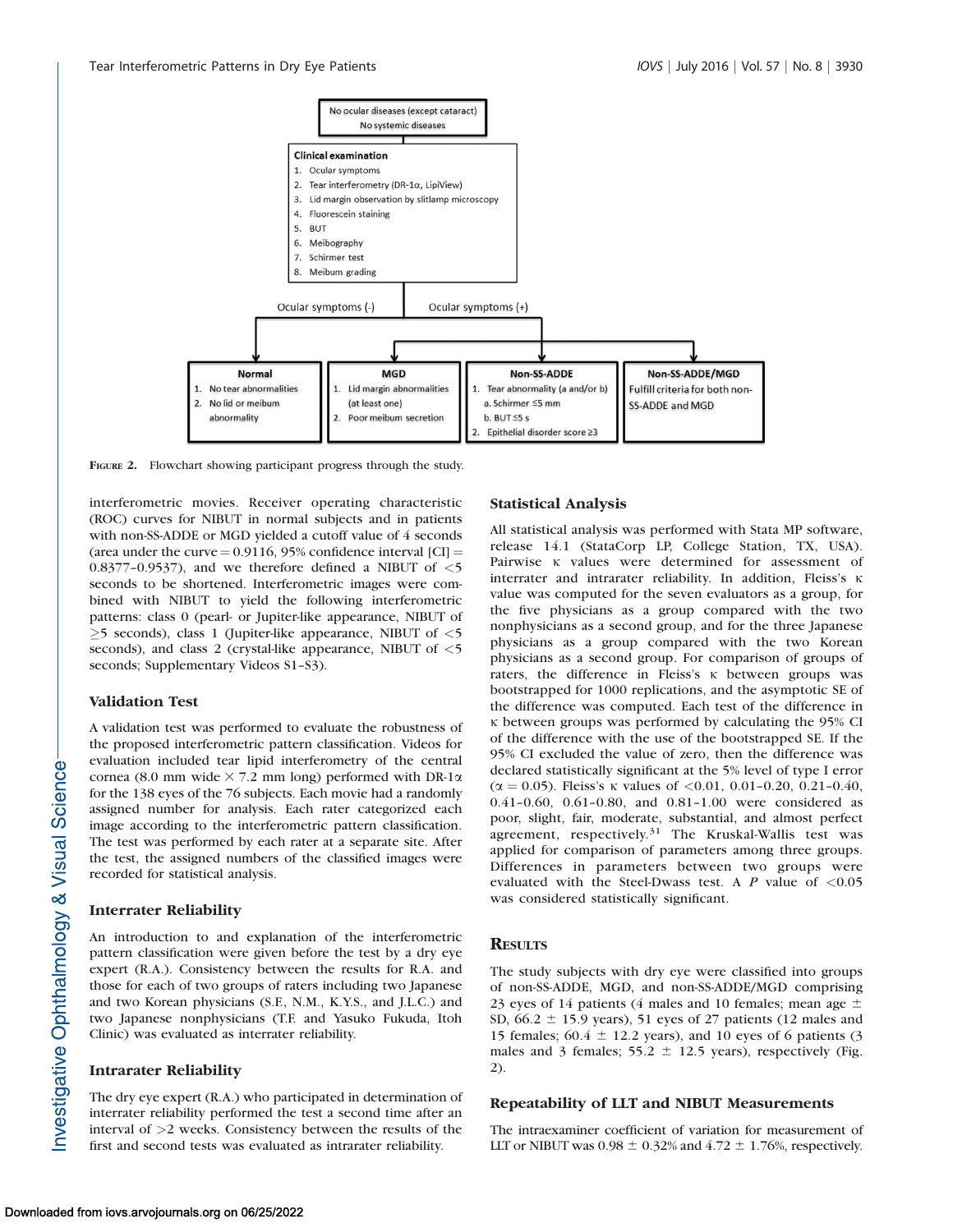|  |  |  | TABLE 1. Tear Film Parameters According to Tear Interferometric Pattern for All Study Subjects |  |
|--|--|--|------------------------------------------------------------------------------------------------|--|
|--|--|--|------------------------------------------------------------------------------------------------|--|

|                               | Interferometric Pattern Classification |                  |                 |                 |                  |
|-------------------------------|----------------------------------------|------------------|-----------------|-----------------|------------------|
| Parameter                     | $\bf{0}$                               |                  | $\mathbf{2}$    | Total           | $\boldsymbol{P}$ |
| LLT, nm                       | $100.0 \pm 32.3$                       | $114.3 \pm 28.5$ | $45.8 \pm 17.5$ | $81.6 \pm 39.6$ | < 0.0001         |
| Lid margin abnormalities, 0-4 | $0.2 \pm 0.5$                          | $1.1 \pm 0.6$    | $1.9 \pm 0.9$   | $1.1 \pm 1.0$   | < 0.0001         |
| NIBUT, s                      | $10.4 \pm 3.4$                         | $2.5 \pm 1.3$    | $2.2 \pm 1.2$   | $5.4 \pm 4.6$   | < 0.0001         |
| BUT, s                        | $5.9 \pm 3.5$                          | $3.0 \pm 1.8$    | $3.1 \pm 1.7$   | $4.1 \pm 2.9$   | < 0.0001         |
| SPK score, 0-9                | $0.1 \pm 0.3$                          | $0.9 \pm 0.9$    | $0.7 \pm 0.5$   | $0.5 \pm 0.7$   | < 0.0001         |
| Meibum grade, $0-3$           | $0.0 \pm 0.0$                          | $0.1 \pm 0.3$    | $1.6 \pm 0.8$   | $0.7 \pm 0.9$   | < 0.0001         |
| Meiboscore, 0-6               | $2.7 \pm 1.5$                          | $3.0 \pm 1.9$    | $3.7 \pm 1.3$   | $3.2 \pm 1.6$   | 0.0054           |
| Schirmer value, mm            | $8.7 \pm 5.4$                          | $3.9 \pm 3.8$    | $10.6 \pm 7.8$  | $8.4 \pm 6.7$   | < 0.0001         |
| LLT/Schirmer value            | $17.7 \pm 18.9$                        | $59.2 \pm 47.6$  | $8.4 \pm 9.9$   | $23.3 \pm 32.6$ | < 0.0001         |

Data are means  $\pm$  SD. P values for comparisons of tear film parameters among the three interferometric patterns were determined with the Kruskal-Wallis test. For calculation of the LLT/Schirmer test value ratio, a Schirmer test value of 0 was assigned a value of 0.9 mm.

## Validation Test for Tear Interferometric Pattern Classification

The  $\kappa$  value for evaluation of intrarater reliability for classification of tear interferometric patterns by a dry eye expert (R.A.) who performed the test twice was 0.90. Evaluation of pairwise interrater reliability for performance of the validation test yielded a range of  $\kappa$  values from 0.57 to 0.94. Fleiss's K values for all seven evaluators, the five physicians, the two nonphysicians, the three Japanese physicians, and the two Korean physicians were 0.79, 0.75, 0.87, 0.75, and 0.75, respectively. The 95% CI for the difference between Japanese physicians and Korean physicians ranged from  $-0.1164$  to þ0.1164, which does not exclude zero, and the difference is therefore not statistically significant (the difference is zero, and the 95% CI is distributed symmetrically around zero).

## Relation of Tear Film Parameters and Clinical Subtypes of Dry Eye to Tear Interferometric Patterns

Tear film parameters for eyes of both normal subjects and dry eye patients classified according to the three types of interferometric pattern (0, 1, and 2) are shown in Table 1, and the statistical significance of differences in these parameters between pairs of the three groups are shown in Table 2. The LLT in group 2 was significantly smaller than that in the other two groups. Lid margin abnormality score was significantly higher in group 2 than in group 1, as well as in group 1 than in group 0. Both NIBUT and BUT were significantly longer and SPK score was significantly smaller in group 0 than in

TABLE 2. P Values (Steel-Dwass Test) for Pairwise Comparisons of Tear Film Parameters Among Tear Interferometric Patterns for All Study Subjects

|                          | <b>Pattern Classification</b> |                    |                    |  |
|--------------------------|-------------------------------|--------------------|--------------------|--|
| Parameter                | $0 \text{ vs. } 1$            | $0 \text{ vs. } 2$ | $1 \text{ vs. } 2$ |  |
| LLT                      | 0.1097                        | < 0.0001           | < 0.0001           |  |
| Lid margin abnormalities | < 0.0001                      | < 0.0001           | < 0.0001           |  |
| <b>NIBUT</b>             | < 0.0001                      | < 0.0001           | 0.5684             |  |
| <b>BUT</b>               | 0.0001                        | < 0.0001           | 0.9966             |  |
| SPK score                | < 0.0001                      | < 0.0001           | 0.5630             |  |
| Meibum grade             | 0.0235                        | < 0.0001           | < 0.0001           |  |
| Meiboscore               | 0.8522                        | 0.0028             | 0.1957             |  |
| Schirmer value           | < 0.0001                      | 0.5386             | < 0.0001           |  |
| LLT/Schirmer value       | < 0.0001                      | < 0.0001           | < 0.0001           |  |

groups 1 and 2. Meibum grade was significantly worse in group 2 than in the other two groups. Meiboscore was significantly higher in group 2 than in group 0. The Schirmer test value was significantly lower in group 1 than in the other two groups. The LLT/Schirmer test value ratio differed significantly for each pairwise comparison, with the distribution of this parameter among each group of eyes of both normal subjects and dry eye patients being shown in Figure 3. We also examined the relation between tear interferometric patterns and clinical classification of the study subjects (Table 3). The interferometric pattern classification of 0, 1, and 2 coincided well with the clinical classification of normal, non-SS-ADDE, and MGD, respectively.

## Relation Between LLT and Schirmer Test Value According to Tear Interferometric Pattern

The relation between LLT and tear secretion as measured by the Schirmer test was examined for each tear interferometric pattern (Fig. 4A) and for each clinical diagnosis (Fig. 4B). Interferometric pattern 1 was apparent only in eyes with an LLT of >74 nm. Eyes with interferometric pattern 1 tended to



FIGURE 3. Distribution of the LLT/Schirmer test value ratio for all study subjects according to interferometric pattern classification. If the Schirmer test value was 0 mm, we used a value of 0.9 mm to calculate the ratio.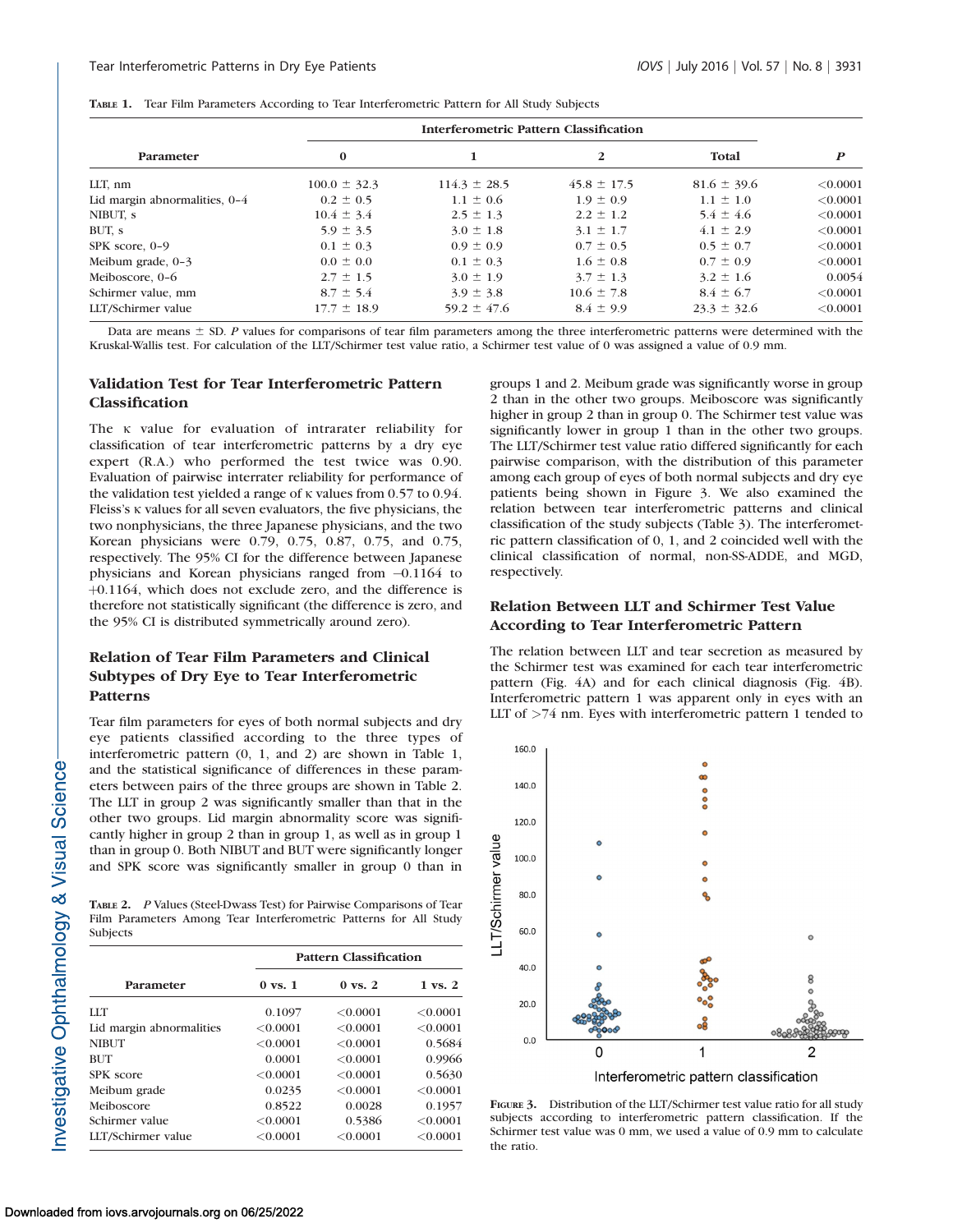TABLE 3. Comparison of Tear Interferometric Pattern Classification With Clinical Diagnosis for the Study Subjects

|          | Non-          |                |               | Non-               |       |  |
|----------|---------------|----------------|---------------|--------------------|-------|--|
| Pattern  | <b>Normal</b> | <b>SS-ADDE</b> | MGD           | <b>SS-ADDE/MGD</b> | Total |  |
| $\Omega$ | 47            | 2              | 2             |                    | 53    |  |
|          |               | 20             | $\mathcal{P}$ | 3                  | 30    |  |
|          | 2             | $\Omega$       | 46            |                    | 55    |  |
| Total    | 54            | 23             | 51            | 10                 | 138   |  |

be distributed in the area of the plot corresponding to a normal or high LLT and a low Schirmer test value, whereas those with interferometric pattern 2 tended to be distributed in the area corresponding to a low LLT and a normal or high Schirmer test value. The distributions of normal, non-SS-ADDE, and MGD subjects were similar to those of interferometric patterns 0, 1, and 2, respectively. Non-SS-ADDE/MGD subjects were localized to the area corresponding to a low LLT and a low Schirmer test value.

#### **DISCUSSION**

We classified tear interferometric kinetics into three patterns and examined the relation of these patterns to subtypes of dry eye defined on the basis of tear film parameters. Our results have shown that the interferometric pattern classification largely coincides with the subtypes of dry eye. Interferometric patterns 1 and 2 were associated with a normal or high and a low LLT, respectively. The ratio of LLT to the Schirmer test value as a measure of tear secretion differed significantly for pairwise comparisons among all three interferometric patterns. We therefore suggest that our classification of tear interferometric kinetics reflects the balance of tear film components.

Tear interferometry is a noninvasive technique for assessment of the preocular tear film that allows observation of the surface interference fringe of the lipid layer of the tear film,  $6,8,12,32,33$  as well as semiquantitative<sup>5,14,34,35</sup> or quantitative<sup>28</sup> evaluation of LLT. In addition to observing the interferometric fringe, we evaluated the stability of the tear film by determining NIBUT. We combined evaluation of the interferometric fringe with measurement of NIBUT to classify interferometric kinetics into three patterns. The tear interferometric fringe pattern was previously related to the severity of dry eye,<sup>11</sup> whereas tear dynamics visualized by interferometry were related to the volume of the aqueous layer of the tear film,<sup>15,23</sup> suggesting that the interferometric fringe pattern indicates the condition of both the lipid and aqueous layers. Given that our classification is based not only on the interferometric fringe pattern but also on tear film stability, it potentially reflects the relation between tear dynamics and the condition of the lipid layer.

The three interferometric patterns of our classification system were found to be highly related to the clinical condition of the tear film based on measurement of tear film parameters. In general, tear film stability is disrupted in subjects with any tear film abnormalities, giving rise to a shortened tear film BUT. The presence of a shortened NIBUT was incorporated into our classification scheme to distinguish patterns 1 and 2 from pattern 0, reflecting abnormal and normal conditions of the tear film, respectively. The three patterns were also based on the interferometric fringe, with patterns 0, 1, and 2 corresponding to a pearl-like, Jupiter-like, or crystal-like fringe appearance. The Jupiter-like appearance was associated with a thickened lipid layer of the tear film (approximately  $>70$  nm), consistent with previous findings.<sup>14</sup> The crystal-like appear-



FIGURE 4. Relation between Schirmer test value and LLT for all study subjects according to interferometric pattern classification (A) or dry eye subtype (B).

ance, reflecting grayish amorphous interferometric fringe, was associated with a reduced LLT. Interferometric pattern 1 (Jupiter-like appearance with a shortened NIBUT) thus corresponds to an unstable tear film with a thick lipid layer, indicative of loss of the aqueous layer, or ADDE. On the other hand, interferometric pattern 2 (crystal-like appearance with a shortened NIBUT) corresponds to an unstable tear film with a thin lipid layer, indicative of a tear film with an insufficient lipid layer but with sufficient tear fluid, or EDE. Indeed, we found that most cases of non-SS-ADDE and of MGD showed interferometric patterns of classes 1 and 2, respectively. Furthermore, patients with both non-SS-ADDE and MGD showed either pattern 1 or pattern 2, suggesting that the interferometric pattern of such individuals may be influenced by the tear condition of the moment (reduced aqueous or lipid volume). Our interferometric pattern classification may thus be applicable to identifying the current tear condition of these patients.

A previous study found that tear film evaporation does not necessarily correlate with LLT.<sup>36</sup> Other studies showed that NIBUT or BUT, each of which reflects tear film stability, was not significantly correlated with LLT.23,28,37–39 In the present study, we measured both LLT and tear secretion as indicated by Schirmer's test. We found that many cases categorized as interferometric pattern 1 showed an increased LLT, reduced tear secretion, and shortened NIBUT. Furthermore, these cases tended to correspond to a clinical diagnosis of non-SS-ADDE. The shortened NIBUT and increased LLT in these subjects indicate that an increase in LLT does not necessarily improve tear film stability. Rather, the balance between the aqueous and lipid layers is likely to be a key determinant of tear film stability.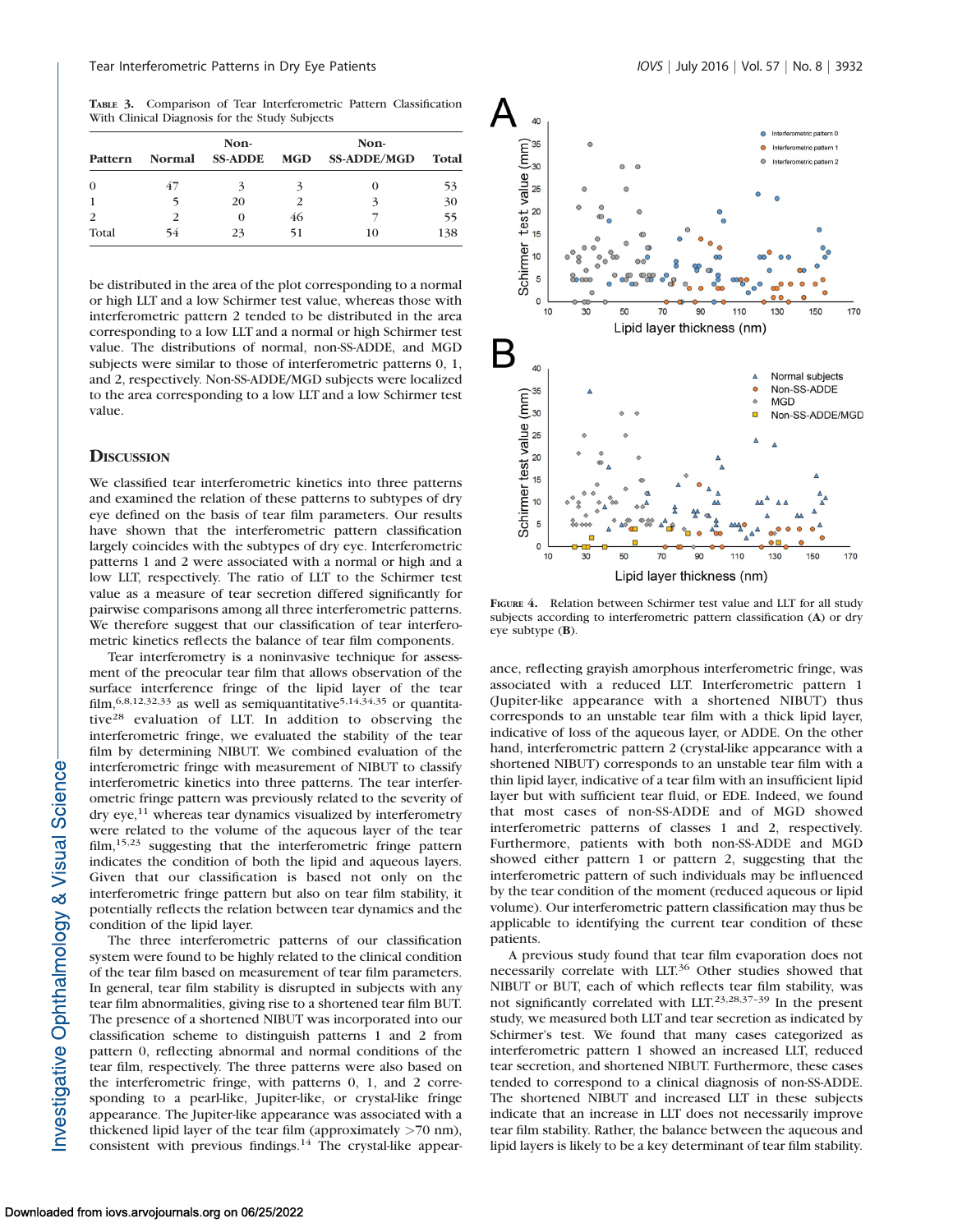Validation analysis for interferometric pattern classification revealed  $\kappa$  values for intra- and interrater reliability ranging from 0.57 to 0.94, with the physician raters including a dry eye specialist and general ophthalmologists. Furthermore, Japanese and Korean physicians showed similar validation results, with no significant difference being detected in their performance. Similar results were obtained for comparison between physicians and nonphysicians. The moderate to almost perfect j values obtained reflect the easily discriminated classification criteria, and they suggest that our classification system is applicable to international evaluation of interferometry data.

Our interferometric pattern classification has limitations with regard to evaluation of tear film abnormalities, however. In subjects with an obviously reduced volume of tear fluid or with severe corneal epithelial disorders, such as Sjögren syndrome, Stevens-Johnson syndrome, or graft-versus-host disease, an interferometric fringe is not observed because of the inadequate tear film. The interferometric pattern classification is thus not applicable to such patients. The dynamics of the lipid layer in individuals with these diseases remain to be investigated.

We also here propose the LLT/Schirmer test value ratio as an index of tear film balance. Although the Schirmer test value is thought to fluctuate, the test is still a standard procedure for the evaluation of tear fluid secretion. $40$  Loss of balance between LLT and tear fluid volume reflects an imbalanced condition of the tear film. The LLT/Schirmer test value ratio differed significantly for all pairwise comparisons among the three interferometric patterns, suggesting that imbalance in the tear film condition is reflected in the classification of interferometric kinetics. The balance of tear film components may thus be critical for maintenance of the tear film, with loss of such balance giving rise to dry eye disease.

Subjects with interferometric pattern 1 tended to have a normal or high LLT and a low Schirmer test value, whereas those with interferometric pattern 2 tended to have a low LLT and a normal or high Schirmer test value. We have previously shown that tear fluid secretion is increased in individuals with MGD, suggesting that such secretion increases to compensate for the reduced production of the lipid layer.<sup>21</sup> We have now found that LLT tended to be increased in subjects with reduced tear fluid secretion, suggesting that production of the lipid layer increases to compensate for the reduced volume of tear fluid. Given that the condition of the tear film is thought to be dynamic, such compensation would also be expected to be dynamic. Secretion of both tear fluid and lipid components of the tear film may be able to adapt rapidly to changing conditions, whereas adaptation of mucin production may occur over a longer time frame. The mechanisms responsible for sensing and responding to changes in the condition of the tear film remain to be determined. Subjects classified as non-SS-ADDE/MGD tended to have both a low LLT and a low Schirmer test value. Such individuals appear to lack the ability to increase secretion of both aqueous and lipid components of the tear film and thus possess defective compensatory systems.

Blinking may represent an important reflex response to dynamic changes in the tear film condition. In the present study, we evaluated tear interferometric patterns after each subject was asked to blink naturally twice to maintain the tear film condition. Our data therefore reveal the compensatory systems of the tear film without the influence of blinking.

In summary, we proposed a classification of tear interferometric kinetics that is closely related to the condition of the tear film. Evaluation of patients based on our tear interferometric patterns is expected to be widely applicable for characterization of tear film kinetics and dry eye pathophysiology, and it may provide a strategy for dry eye management.

#### Acknowledgments

Disclosure: R. Arita, TearScience (F), P; N. Morishige, None; T. Fujii, E; S. Fukuoka, None; J.L. Chung, None; K.Y. Seo, None; K. Itoh, None

#### References

- 1. Wolff E. The muco-cutaneous junction of the lid margin and the distribution of the tear fluid. Trans Ophthalmol Soc UK. 1946;66:291–308.
- 2. Mishima S, Maurice DM. The oily layer of the tear film and evaporation from the corneal surface. Exp Eye Res. 1961;1:39-45.
- 3. Lemp MA. Report of the National Eye Institute/Industry workshop on Clinical Trials in Dry Eyes. CLAO J. 1995;21: 221–232.
- 4. McDonald JE. Surface phenomena of tear films. Trans Am Ophthalmol Soc. 1968;66:905–939.
- 5. Norn MS. Semiquantitative interference study of fatty layer of precorneal film. Acta Ophthalmol. 1979;57:766–774.
- 6. Guillon JP. Non-invasive Tearscope Plus routine for contact lens fitting. Contact Lens Anterior Eye. 1998;21(suppl 1):S31– S40.
- 7. Olsen T. Reflectometry of the precorneal film. Acta Ophthalmol. 1985;63:432–438.
- 8. Doane MG. An instrument for in vivo tear film interferometry. Optometry Vis Sci. 1989;66:383–388.
- 9. Newton I, ed. Opticks: Or a Treatise of the Reflections, Refractions, Inflections and Colors of Light. 2nd ed. London, Printed for William and John Innys at the West End of St. Paul's. 1718:168–206.
- 10. Danjo Y, Hamano T. Observation of precorneal tear film in patients with Sjogren's syndrome. Acta Ophthalmol Scand. 1995;73:501–505.
- 11. Yokoi N, Takehisa Y, Kinoshita S. Correlation of tear lipid layer interference patterns with the diagnosis and severity of dry eye. Am J Ophthalmol. 1996;122:818–824.
- 12. Goto E, Tseng SC. Differentiation of lipid tear deficiency dry eye by kinetic analysis of tear interference images. Arch Ophthalmol. 2003;121:173–180.
- 13. Thai LC, Tomlinson A, Doane MG. Effect of contact lens materials on tear physiology. Optometry Vis Sci. 2004;81:194– 204.
- 14. Korb DR, Baron DF, Herman JP, et al. Tear film lipid layer thickness as a function of blinking. Cornea. 1994;13:354–359.
- 15. Goto E, Tseng SC. Kinetic analysis of tear interference images in aqueous tear deficiency dry eye before and after punctal occlusion. Invest Ophthalmol Vis Sci. 2003;44:1897–1905.
- 16. Goto E, Dogru M, Fukagawa K, et al. Successful tear lipid layer treatment for refractory dry eye in office workers by low-dose lipid application on the full-length eyelid margin. Am J Ophthalmol. 2006;142:264–270.
- 17. Goto E, Matsumoto Y, Kamoi M, et al. Tear evaporation rates in Sjogren syndrome and non-Sjogren dry eye patients. Am J Ophthalmol. 2007;144:81–85.
- 18. Olson MC, Korb DR, Greiner JV. Increase in tear film lipid layer thickness following treatment with warm compresses in patients with meibomian gland dysfunction. Eye Contact Lens. 2003;29:96–99.
- 19. Shimazaki J, Sakata M, Tsubota K. Ocular surface changes and discomfort in patients with meibomian gland dysfunction. Arch Ophthalmol. 1995;113:1266–1270.
- 20. Yokoi N, Mossa F, Tiffany JM, Bron AJ. Assessment of meibomian gland function in dry eye using meibometry. Arch Ophthalmol. 1999;117:723–729.